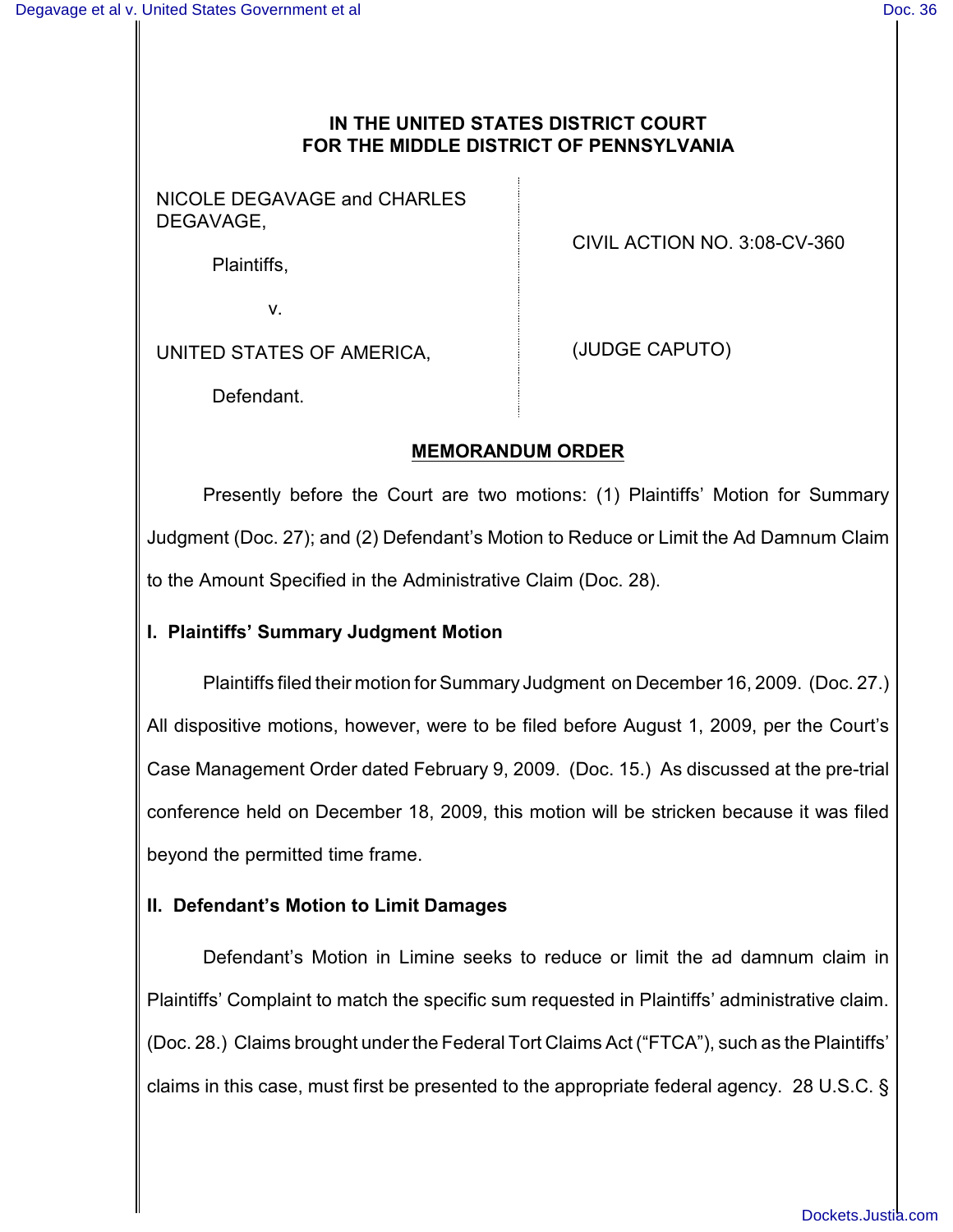2675(a). If a party's claim is rejected, then they are authorized under the FTCA to file suit. *Id.* They are, however, prevented from recovering "any sum in excess of the amount of the claim presented to the federal agency" unless one of two exceptions are met. *Id.* § 2675(b). First, the awarded damages may exceed the claim "where the increased amount is based upon newly discovered evidence not reasonably discoverable at the time of presenting the claim to the federal agency." *Id.* Second, the damages may exceed the claim where there are "intervening facts, relating to the amount of the claim." *Id.* In order to recover damages beyond the amount claimed to the federal agency, the Plaintiffs have the burden of satisfying at least one of these two exceptions. *Schwartz v. United States*, 446 F.2d 1380, 1381-82 (3d Cir. 1971).

Plaintiffs' concede that the initial claim filed on May 3, 2006, was for the amount of \$299,000. (Plaintiffs' Brief in Opp'n at 2, Doc. 34.) They argue, however, that before a determination was made by the federal agency, that they filed a "form 95" with an amended damages claim of \$8,000,000. (*Id.* at 3.) Defendant responds that there was never a "form 95" filed, and that the only time one was seen was when an undated form was attached to the Plaintiffs' Complaint (Doc. 1) filed February 26, 2008. (Defendant's Reply Brief at 1-2, Doc. 35.) Defendant has also attached the affidavit of an attorney for the federal agency, the United States Post Office, which attests that the Plaintiffs never amended their claim for damages. (Attachment 1, Doc. 35.) The existence of an amendment is material to this dispute because if the claim was properly amended, then § 2675(b) would not bar Plaintiffs' from recovering the full amount of damages currently claimed. Only once this factual dispute is resolved will the Court be able to determine if the Plaintiffs' damages must be limited to